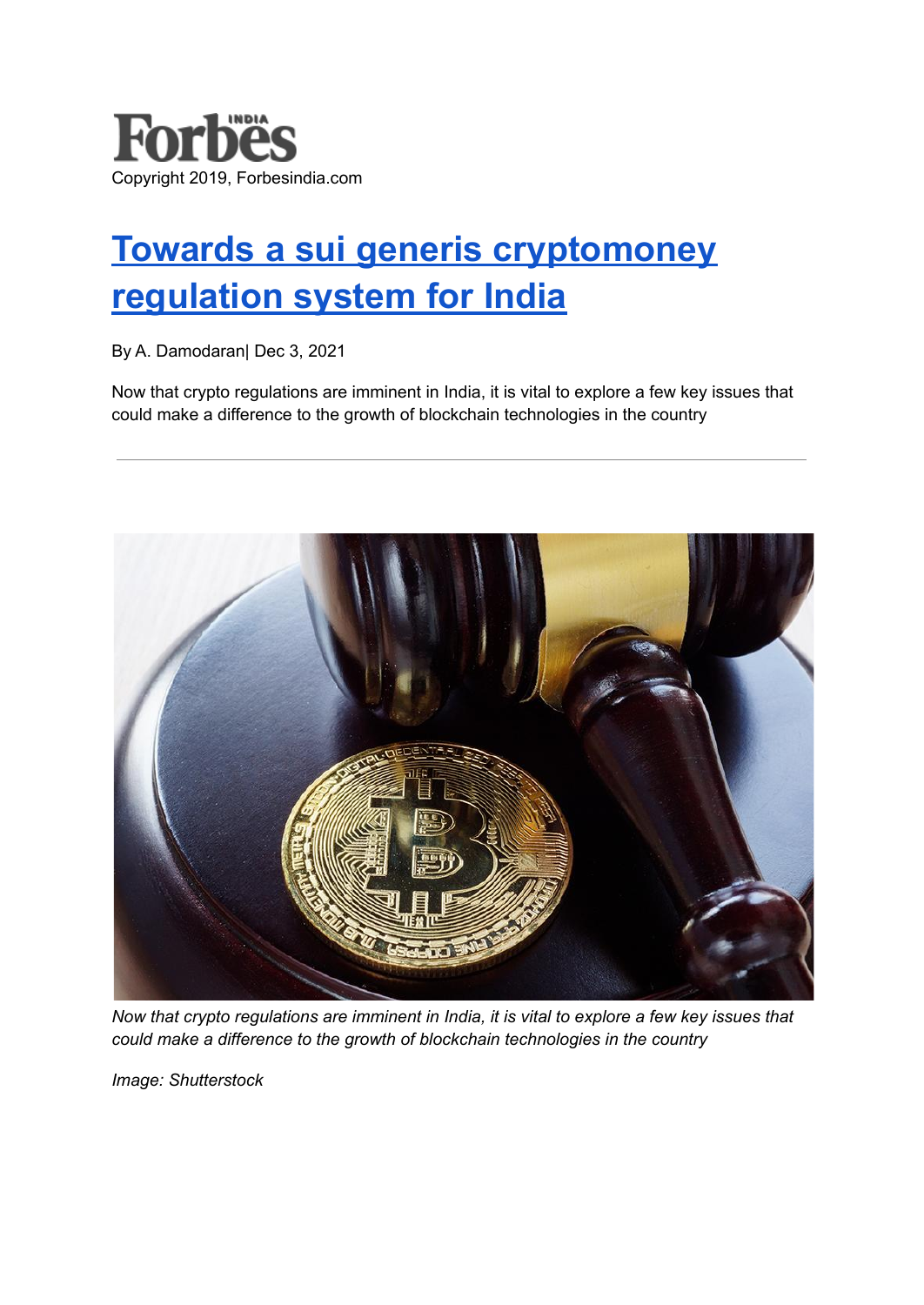Renowned Austrian School economist and historian, Ludwig von Mises, once famously said, "Progress is precisely that which rules and regulations did not foresee." This observation explains the dilemma faced by countries that have attempted to rein in the rapidly progressing world of cryptocurrencies run on blockchain technologies.

Three years ago, in these columns, I had underlined the urgency of addressing the dark web activities connected with cryptomoney ('Coopting the [misunderstood](https://www.forbesindia.com/article/iim-bangalore/coopting-the-misunderstood-india039s-cryptocoin-moment/52073/1) – India's Cryptocoin [Moment'](https://www.forbesindia.com/article/iim-bangalore/coopting-the-misunderstood-india039s-cryptocoin-moment/52073/1) – *Forbes India*, Dec 19). However, I was not (and am still not) for a [blanket](https://www.forbesindia.com/article/take-one-big-story-of-the-day/blanket-ban-unlikely-keep-calm-and-crypto-on/71761/1) ban on crypto [money](https://www.forbesindia.com/article/take-one-big-story-of-the-day/blanket-ban-unlikely-keep-calm-and-crypto-on/71761/1) in India, given its tremendous potential to solve some of the pressing problems faced by our rural and urban poor\*\*.

In the preceding thirty-six months since I wrote my article, the blockchain revolution has attained new peaks—with Ethereum Blockchains leading the path. DeFI or decentralised financial products, that owe their origins to the famed Ethereum platform, have managed to garner astounding amounts of investments even during pandemic times. Equally impressive has been the emergence of new genres of smart contract blockchains (like Solana) that have given up on the energy-intensive, climate unfriendly, 'proof of work' protocols of Ethereum Blockchains. This, in turn, has triggered the launch of Ethereum 2.0, which promises to be sustainable, scalable, and capable of supporting a variety of unusually programmed smart contracts.

Some of the new-gen smart contracts have re-calibrated the mix between automation and human interventions in interesting ways [\(NFTs](https://www.forbesindia.com/article/luxury-2021/to-buy-or-not-to-buy-your-definite-guide-to-nft-investing/70851/1) being a case in point). These developments would have been unthinkable without ICOs and crypto-tokens. Tokenisation has indeed been one of the most stellar contributions of second-generation blockchains.e first major effect of these rapid changes in the blockchain space is that it has the potential to dump the era of centralised financial institutions and top-down public governance systems. The second major effect of the revolution is the window of opportunity it opens to 'commoners' to access public goods.

Now that crypto [regulations](https://www.forbesindia.com/article/news-by-numbers/why-india-wants-to-regulate-cryptocurrency/71753/1) are imminent in India, it is vital to explore a few key issues that could make a difference to the growth of blockchain technologies in the country.

In the annals of world history, tokens are considered a dubious piece of work—designed by Emperors and Kings to undermine the solidity of commodity money.

However, tokens generated atop blockchains fall under a different category. They are digitised and anchored in smart contracts that tie contracting parties to 'performance contingent' settlement systems. They facilitate granulated ownership over high value tangible or digital assets, thus enabling people with limited means to co-own these resources.

The great lesson that India has learnt in the aftermath of Covid-19 is our weakness in not improving the quality of local health and livelihoods services in city wards and at gram panchayat levels. Tokenisation can overcome this weakness. Indeed blockchain-based digital utility tokens can be helpful in insulating Jan Dhan beneficiaries from inflation. Such utility tokens can provide a major fillip to India's Jal Jeevan and Swachh Bharat schemes by providing efficient access rights. These are applications that the current cycle of developments in the blockchain space have failed to address.